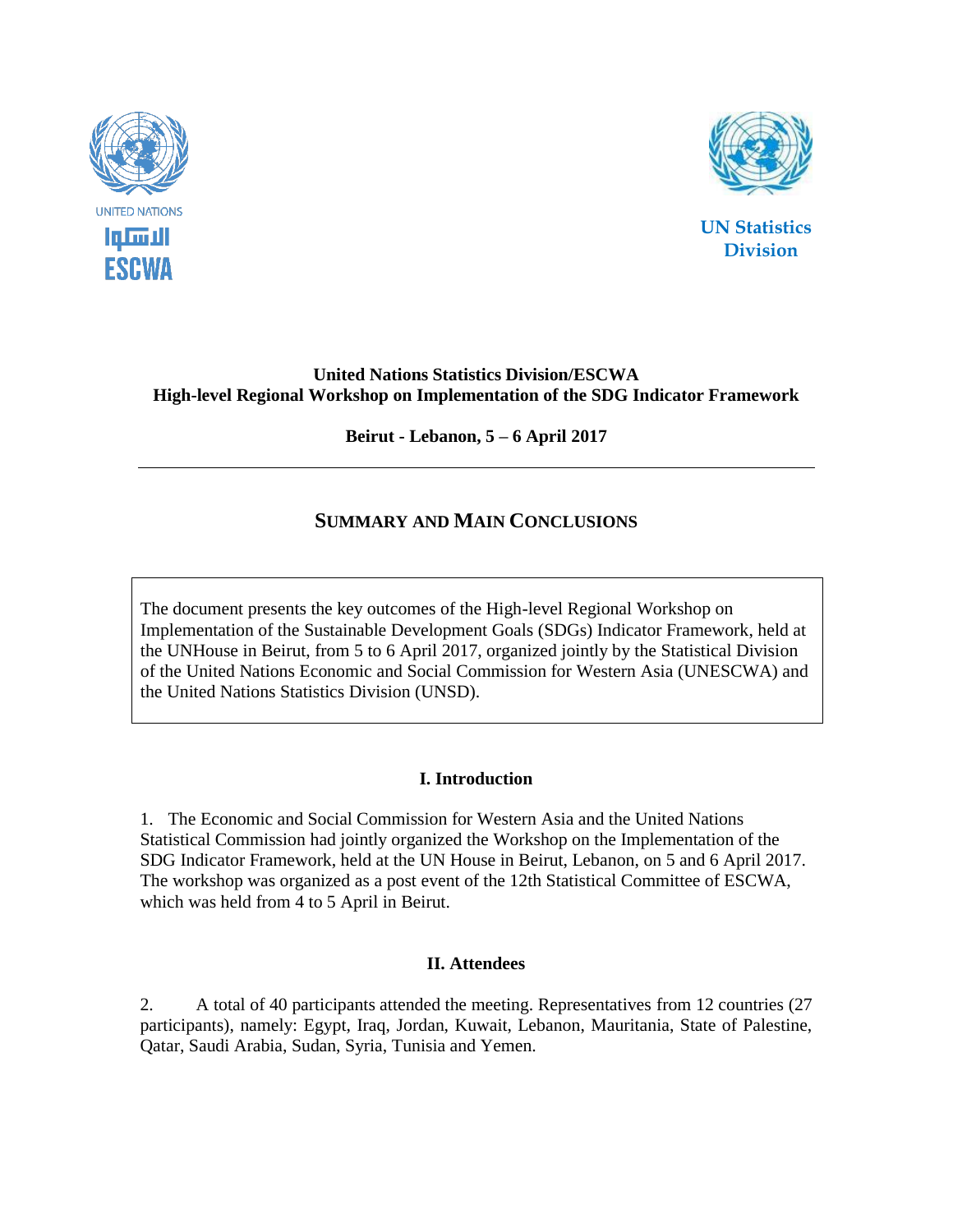3. The meeting was also attended by representatives from the UNFPA, United Nation's Resident Coordinator's Office – Arab African International, UNEP, ILO, UN-Habitat, UN-Habitat Regional Office for Arab States, UNDP Regional Office, UNICEF MENARO, UNHCR, UNESCO Regional Bureau for Sciences in the Arab States, UNESCO Regional Bureau for Education in the Arab States, the Statistical Center for the Gulf Cooperation Council for the Arab Countries of the Gulf (GCC-STAT), the Statistical Economic and Social Research and Training Center for Islamic Countries (SESRIC), UNSD, and ESCWA.

4. In addition to 14 participants, from different Arab countries, watched the meeting through the webex technology organized by UNESCWA.

### **III. Organization**

5. The Opening statements were delivered by ESCWA and UNSD. The four sessions of the meeting were chaired, in order, by Tunis, Yemen, Saudi Arabia, and UNSD (Annex I Agenda).

- 6. The following substantive topics were discussed:
	- Setting the stage

 $\overline{a}$ 

- Session 1: SDG indicators global, regional and national frameworks
- Session 2: Global Action Plan and its translation into regional and national development strategies
- Setting up a system for measurement of SDGs in countries
- Session 3: SDG country reporting system
- Session 4: The Way Forward

7. All documents for the meeting are available at: <https://www.unescwa.org/events/implementation-sdg-indicator-framework-escwa-region>

8. 15 Participants from Member States received financial support from the 10th tranche of the United Nations Development Account project.

## **IV. Objectives**

9. The overall objective of the workshop is to reflect on the preparation of national indicator frameworks based on national, regional and global priorities. The key points of the meeting were:

> a. Provide information on the DA 10 Programme among bilateral and multilateral partners to improve coordination and synergies, leveraging financial support, and avoid overlap<sup>1</sup>. Discuss the preparation of

<sup>&</sup>lt;sup>1</sup> The DA 10 is a comprehensive programme of action centered around strengthening national statistical systems to measure, monitor and report on the sustainable development goals for which 10 entities of the UN Secretariat have joined hands to implement. The Programme aims to strengthen national statistical systems to respond to the data challenges of the 2030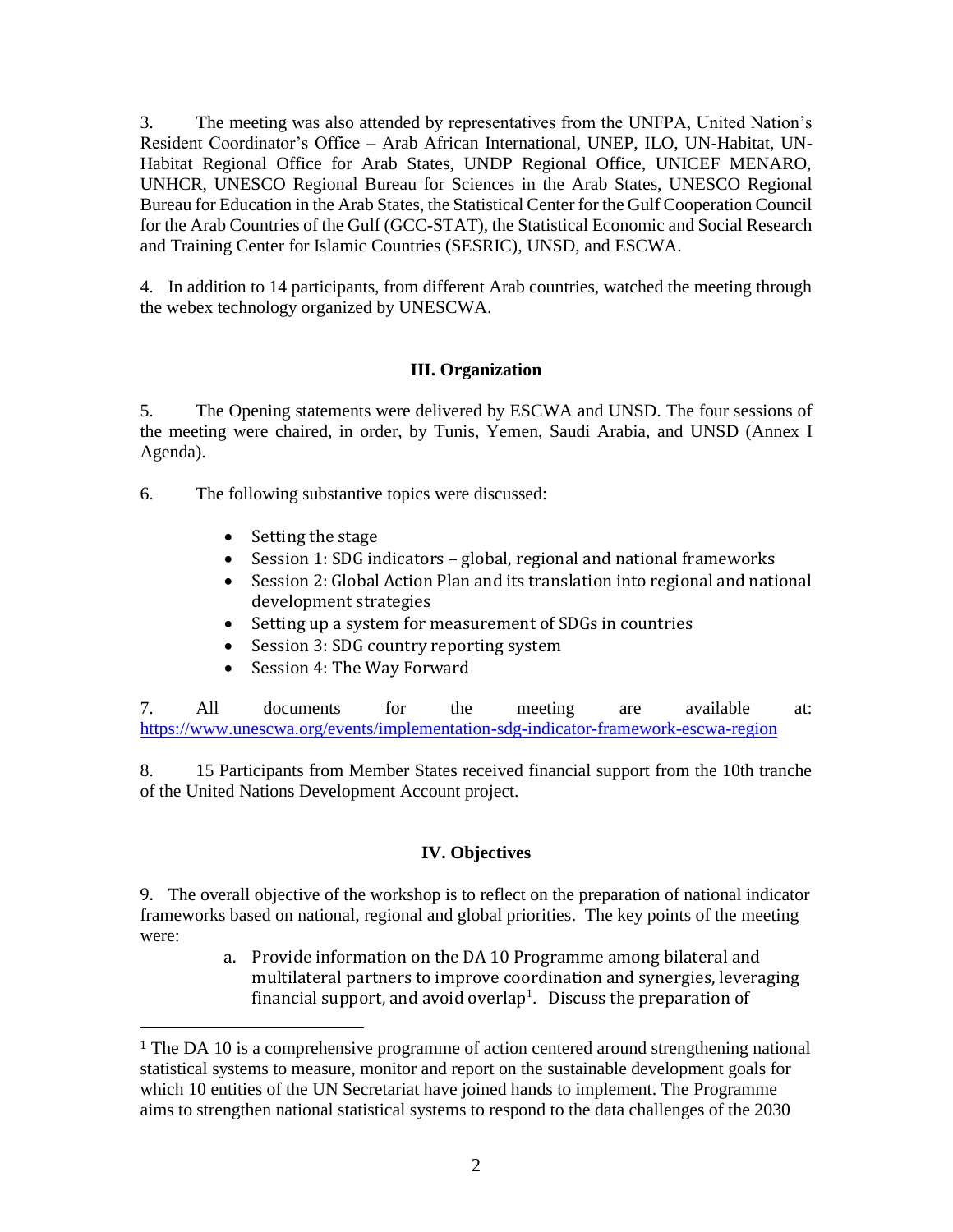national indicator frameworks, based on national, regional and global priorities

- b. Discuss the process of integration into the national development strategies and development of roadmaps and clear set of strategies to strengthen NSS and deliveries in line with GAP
- c. Reflect on strategies for reporting and dissemination mechanisms

# **V. Summary of Discussions and Conclusions**

10. It is evident that a national statistical development strategy (NSDS) is vital for the development of statistics and meeting the SDGs needs. Since very few Arab countries have updated NSDS, most countries are encouraged to step up their efforts to complete their NSDSs. NSDS will facilitate developing and enhancing the capacities of the national statistical systems (NSS) to produce timely and quality statistics and data to assess the implementation of the goals and targets of sustainable development agenda.

11. Disaggregated data are important for effective programme planning; however, few countries collect, compile and disseminated disaggregated data for key development indicators. There is a dire need to produce more detailed disaggregated data for SDGs. Countries will have greater level of difficulty and challenge and will therefore need further capacity building efforts to produce basic comparable and standardized statistics.

12. Countries seek advice and technical assistance on how to meet the demands of the 2030 Agenda in particular in localizing the global indicators, and reporting on progress achieved in implementing Agenda 2030. Therefore, mainstreaming the SDGs into national development strategies and sectoral plans will be a challenge for many countries in the region, including those that need to integrate the SDGs into their current development plans.

13. Countries may choose to develop their national frameworks in different ways, depending on objective and availability of information. Whatever the method used there are three phases to undergo: firstly, review and assess data availability and frequency by adopting a SMART<sup>2</sup> criteria; secondly, assess indicators' relevance to regional/national context; and thirdly, localize the framework by introducing new indicators to reflect national/regional priorities and common concerns, where needed.

14. Countries commended ESCWA on the first draft of the regional SDG framework, and requested ESCWA to monitor and report on data availability on periodic basis. The total number of indicators under GTier I and GTierII combined is 241 indicators (main and disaggregated indicators) representing 92 per cent of the UNSD SDG Global

 $\overline{a}$ 

<sup>2</sup> S (Simply), M (Measurable), A (Accessible), R (Reference), T (Timely).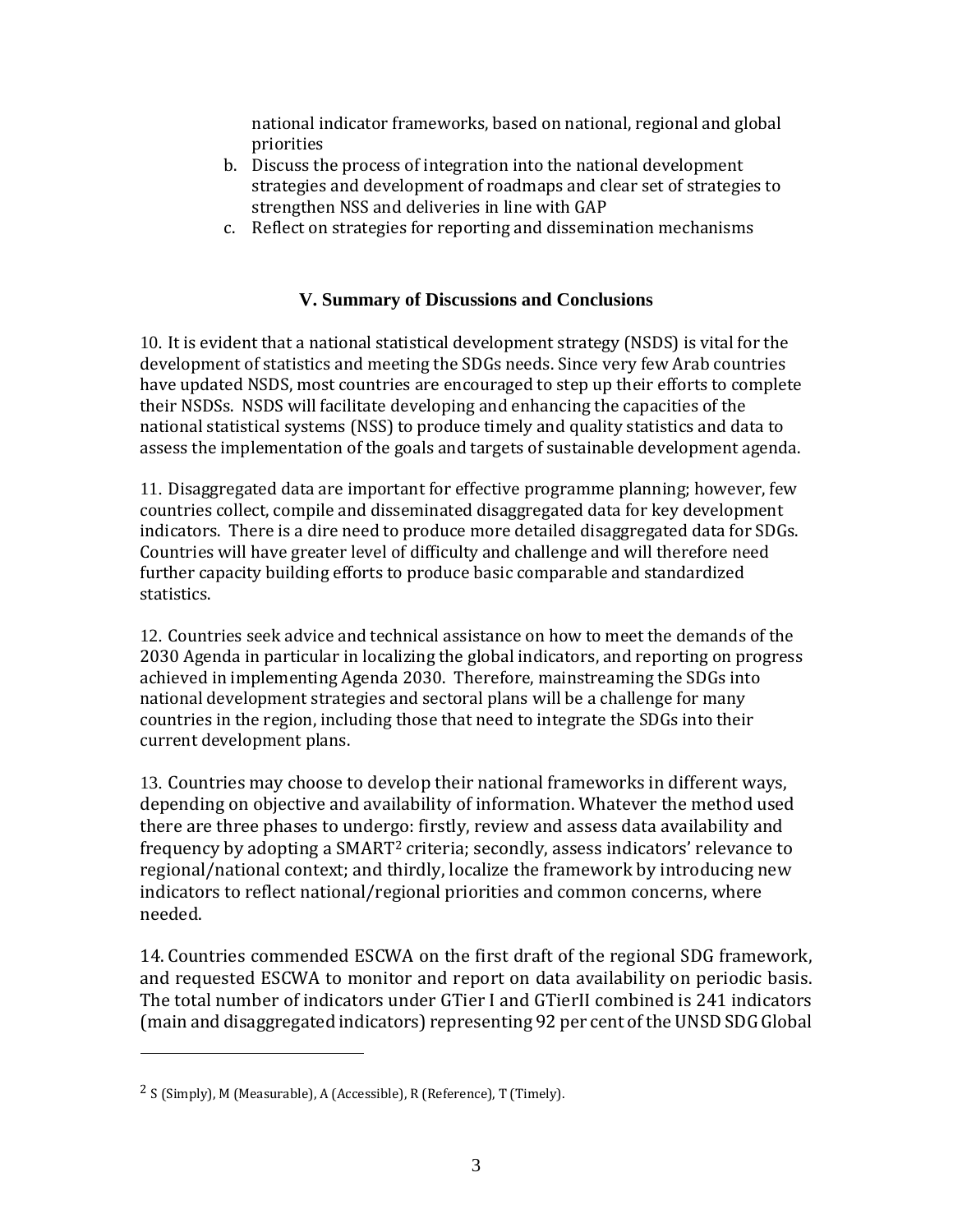database3. At the regional level, the 241 indicators were reclassified into three "regional tiers" on the basis of data availability and frequency as follows:

RTier I: 44% Currently available with sufficient quality, frequency and disaggregation in 60 – 100% of the Arab countries.

RTier II: 16% Not available on regular basis or frequency, or not of sufficient quality or disaggregation, requiring improvements in 41 – 59% of the Arab countries

RTier III: 39% Missing, requiring substantial capacity-building, investments in new collection tools, not available in 0 – 40% of the Arab countries

15. Countries are encouraged to assess indicator readiness. The SDG matrix for the national framework should specify the source with the number of indicators; their frequency; available disaggregation; small area; latest data and make a report on the national framework with 2016 baseline data, along with short term strategy to compile NTier II and long strategy to compile NTier III indicators.

16. It is worth noting that international technical assistance activities are expected to centre on implementation of the global indicators, therefore incorporating as many or most of the indicators agreed for global monitoring would be advantageous. None of the agreed indicators should be rejected if it is not available in an equally accurate and timely fashion. Such indicators form the basis for identifying data and capacity gaps to help design capacity development programmes and strategies, while substitute indicators are used in the interim.

17. The meeting commended those countries that have initiated the SDG processes. The following are some good national practices that have been implemented by some countries: establishing a SDG unit and team from relevant departments working on development indicators to assess data availability and frequency for SDG framework; establishing a management, monitoring, and follow up mechanism to implement agenda 2030. Organizing trainings and meetings to introduce sustainable development concepts and monitoring indicators to the concerned departments in the ministries and local administrations. Some meetings focused also on integrating a gender perspective as a basis for achieving the SDGs. Mainstreaming the 2030 Sustainable Development Agenda, goals, targets and indicators into its National Development Plans, and promoting the preparation of sectoral frameworks and annual work plans and strategies such as the poverty reduction strategy. Some countries also implemented the modernization of GSBPM to include administrative data; prepare SDG metadata catalogue (SDMX); and raise awareness of SDGs in the general public.

 $\overline{a}$ <sup>3</sup> Tier III was not included for lack of standardized metadata, in addition to the Global indicators that are collected at the global level.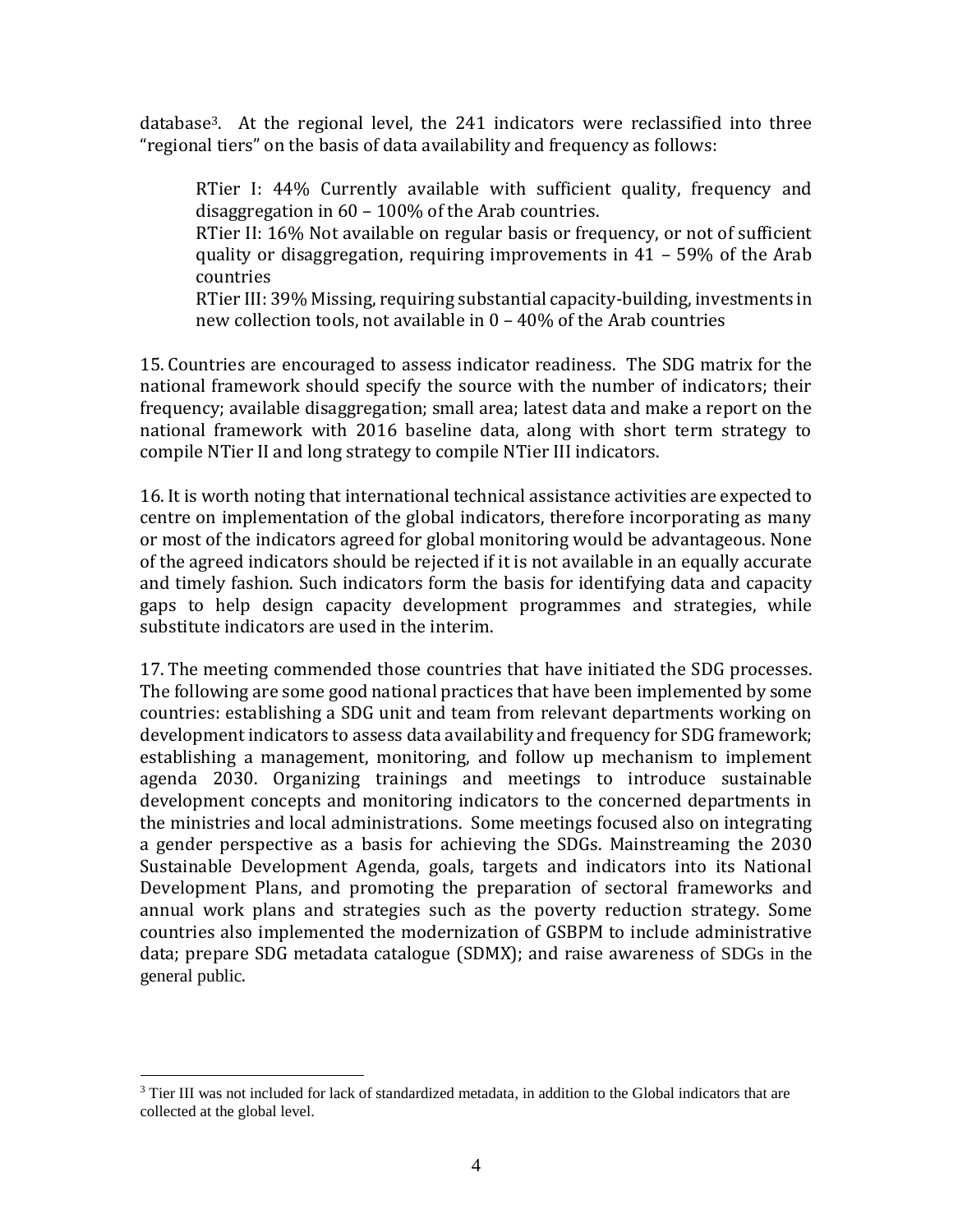18. With regard to reporting, establishment of a national and regional databases for SDG indicators was emphasized. SDG databases would greatly facilitate the implementation of the indicator framework including by ensuring the consistency of indicators methodologies across countries and regions and by fostering the necessary statistical capacity building programmes. At the same time, the global data set will facilitate the implementation of the national and regional indicators as the backbone for national and regional SDG reporting, and will allow the global reporting on progress across all goals and targets in an integrated way. UNSD make available the internationally comparable country data on each of the indicators alongside the regional and global aggregates in the SDG Indicator global database provided by international agencies. This fulfills the need for full transparency and allows data users, including Member States, to easily access all data on SDGs in one single place, together with the respective metadata.

19. Therefore, it is important that international and regional entities should strengthen their data and metadata sharing to reduce reporting burden of countries. Data for a particular indicator should be collected by one international agency. Data and metadata should be disseminated in a transparent manner at national and international levels. Moreover, quality assurance procedures at national and international levels should be followed. Every effort should be made to reconcile data provided at the global level with the data published by the national statistical authorities, and any discrepancies should be resolved, when possible, or carefully explained.

20. National reports on the SDGs are key elements of the national review process. Reports can identify gaps in implementation, including in data and strategies, as well as policy challenges, trade-offs, and emerging global, regional and national issues. Reports should not just describe trends in indicators; they should analyse underlying causes behind the trends, and offer policy suggestions to overcome obstacles and deal with emerging challenges. The structure of the report will include an introduction, tracking progress, assess means of implementation, analyse thematic issues, evaluate policies and strategies, conclude with recommendations and include a statistical annex. The SDG reports are expected to: provide an analysis of implementation gaps and challenges, in terms of policy in particular when it comes to: integrate social, economic and environmental dimensions, policy inclusiveness…'leaving no one behind', as well as in light of emerging regional and global issues; probe into key cross-cutting issues (e.g inequality, water-energy-food and other nexuses, climate change, data…), review/analyze means of implementation; be based on participatory/inclusive processes starting from report conceptualization to the validation of findings and recommendations.

21. On-line dissemination of official statistics and data analysis is critical to facilitate the engagement of stakeholders (CSOs, private sector, academia and citizens at large) in the public debate on the performance of countries on SDGs and strengthen ownership of the Agenda. Advocating evidence-based change, and providing a platform fostering informed, evidence-based policy-making for sustainable development. Currently, there are 19 NSOs with a functioning website; nine NSOs offer a dynamic database and three NSOs continue to publish data in the form of static pdf files. When data are not confidential, they should be available and useable as open data, especially microdatasets,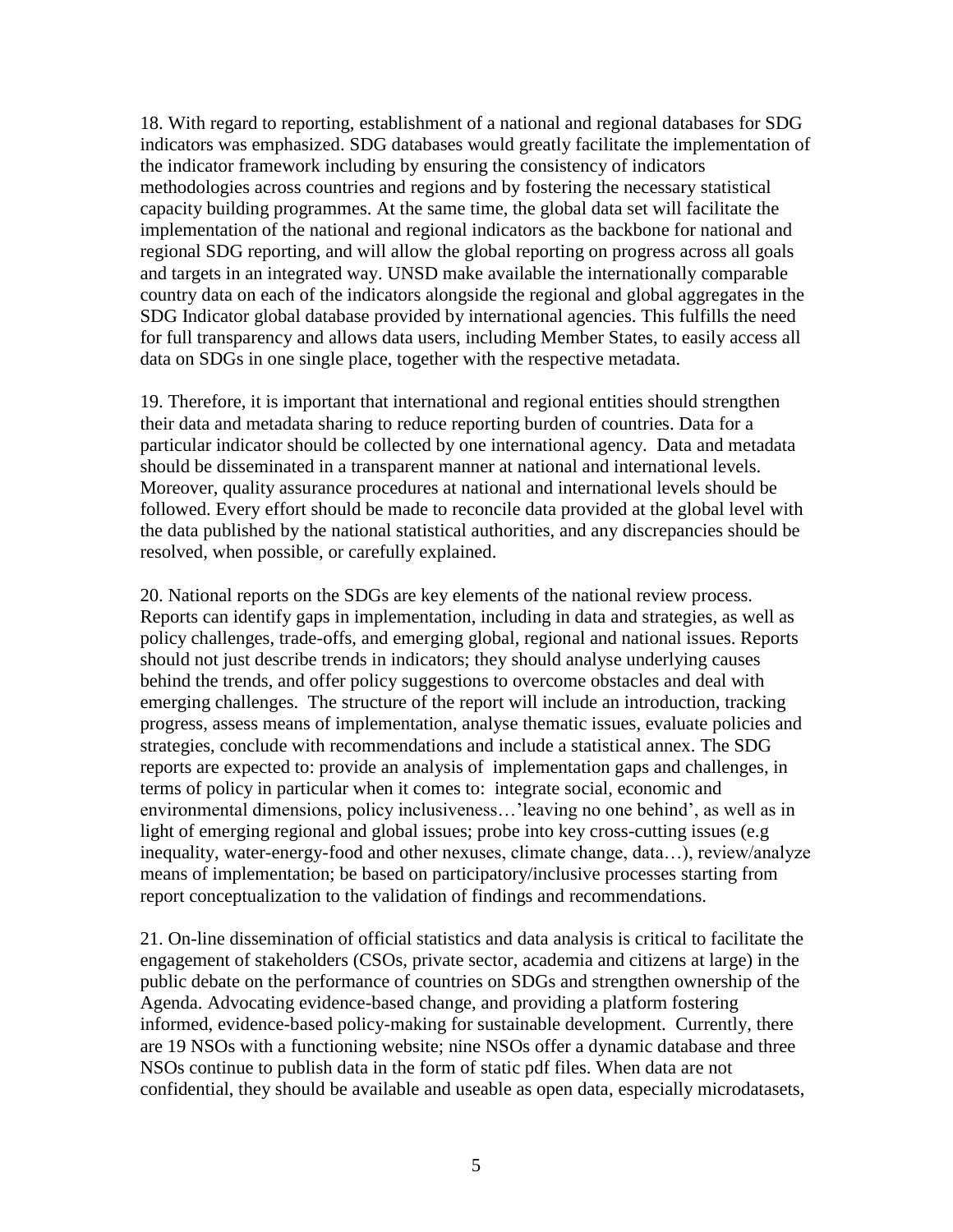are particularly important for data disaggregation and the principle of leaving no one behind.

22. Countries cited the following challenges in implementing the SDG monitoring framework: data gaps in terms of lack of inclusiveness and completeness within the required level of detail, and time series; lack of experience in monitoring and reporting; reduced resources to localize global indicators into development plans and sectoral strategies; difficulty in adopting administrative records as main source for some indicators due to wide variety of sources, definitions and methodologies, including units of measurement; lack of financial resources and prioritization to implement large sample surveys; lack of qualitative indicators; and unclear calculation methodology for some indicators. Moreover, some countries also reported that some indicators have not been collected at all and require special surveys, and therefore additional financial and human resources would be needed. There is poor coordination between the producers of SDG indicators, and aadditional resources will be needed to address and ensure that data for new areas outside the scope of NSS are available.

23. To resolve some of the national challenges countries recommended the following: include new questions in existing surveys to collect SDG data; prepare proposals for financial and technical support to implement new surveys targeting SDG indicators (time use survey, violence against women survey); develop metadata tailored to the country needs; improve dissemination of data; improve coordination within the NSSs by strengthening cooperation, and genuine partnership with all partners to adopt international standards, and redesigning collection and compilation of administrative data to provide regular and timely data. In addition, the level of disaggregation required by SDG needs designing bigger sample sizes and hence more financial resources to support implementation of those surveys. Emphasize the importance of capacity building and strengthening the statistical infrastructure to ensure the production of quality of indicators, in addition to importance of establishing a national task force to prepare the report on sustainable development by engaging all national focal points. It was also noted that it is important for the NSO to be designated as the official national SDG center for indicators for line ministries to avoid duplication. NSOs need to better prioritize and harmonize data collection programmes, and strengthen basic data production. NSSs, including national statistical offices need to be modernized for collecting high-frequency and high-quality data on the varied dimensions of sustainable development. Countries also will need to build or strengthen their geospatial infrastructures to integrate geospatial information and statistics, and to collect real-time data from remote areas. All this will require substantive investments in new and existing data sources.

24. At the regional level countries recommended to adopt a clear and a binding regional action plan for the Arab countries to produce sustainable development reports on a regular basis; provide technical and financial support to Member States to comply with reporting requirements and collection of data; establish and promote the development of an Arab SDG information platform that would include definitions, concepts and mechanism for calculating indicators; enhance development of data